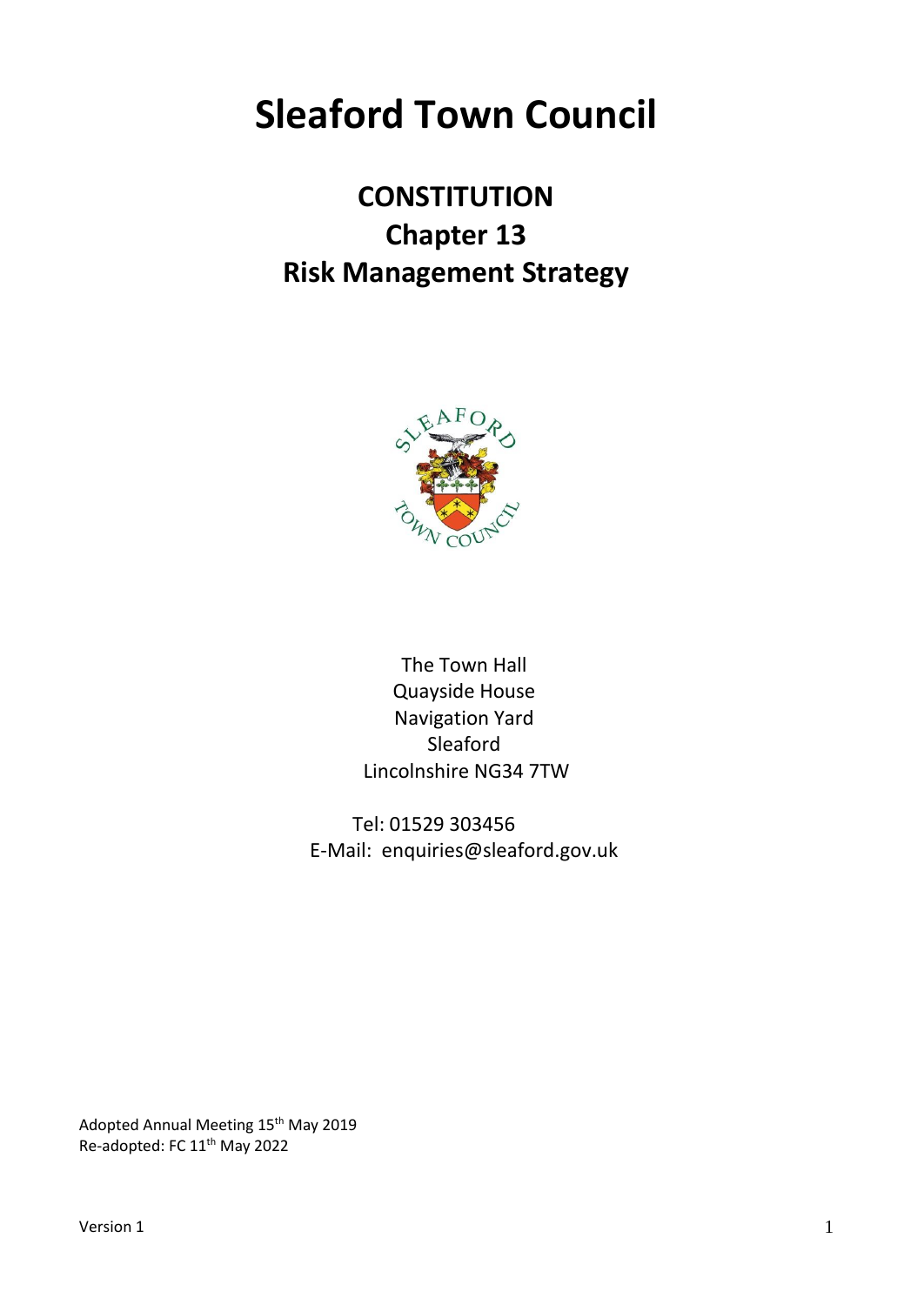#### **Risk Management Policy**

#### **1. OBJECTIVES**

The aims and objectives of this policy are comprehensive beginning with the need to develop risk management beyond Health & Safety.

- i) integrate risk management into the culture of the organisation;
- ii) embed risk management through the ownership and management of risk as part of all decision making processes; and
- iii) manage risk in accordance with best practice.

#### **2. INTRODUCTION**

Sleaford Town Council recognises that, in addition to its statutory duties, there are significant economic and ethical reasons to take all reasonable and practicable measures to safeguard the people that it works with, and provides services for; and to protect the natural and built environments for which it is responsible.

#### **3. THIS POLICY DOCUMENT ESTABLISHES**:

- The purpose of risk management
- The purpose of the Council's risk management policy
- The Risk Management process;
- Options for control of risk;
- Risk monitoring;
- Roles and responsibilities; and
- Future monitoring.

#### **4. THE PURPOSE OF RISK MANAGEMENT**

Risk management is essential to good governance.

"Risk" is the threat that an event or action will adversely affect an organisation's ability to achieve its objectives and to successfully execute its strategies. Risk management is the process by which risks are identified, evaluated and controlled. It is a key element of the framework of governance together with community focus, structures and processes, standards of conduct and service delivery arrangements.' Audit Commission, Worth the Risk: Improving Risk Management in Local Government, (2001: 5)

Sleaford Town Council is more likely to achieve its objectives if it manages risk properly. It is critical to recognise that risk management applies to every aspect of the Council's work, and is not just about Health & Safety.

Risks can be classified into various types but it is important to recognise that for all categories the direct financial losses may have less impact than the indirect costs such as disruption of normal working.

Not all these risks are insurable and for some the premiums may not be cost-effective. Even where insurance is available, money may not be an adequate recompense. The emphasis should always be on eliminating or reducing risk, before costly steps to transfer risk to another party are considered.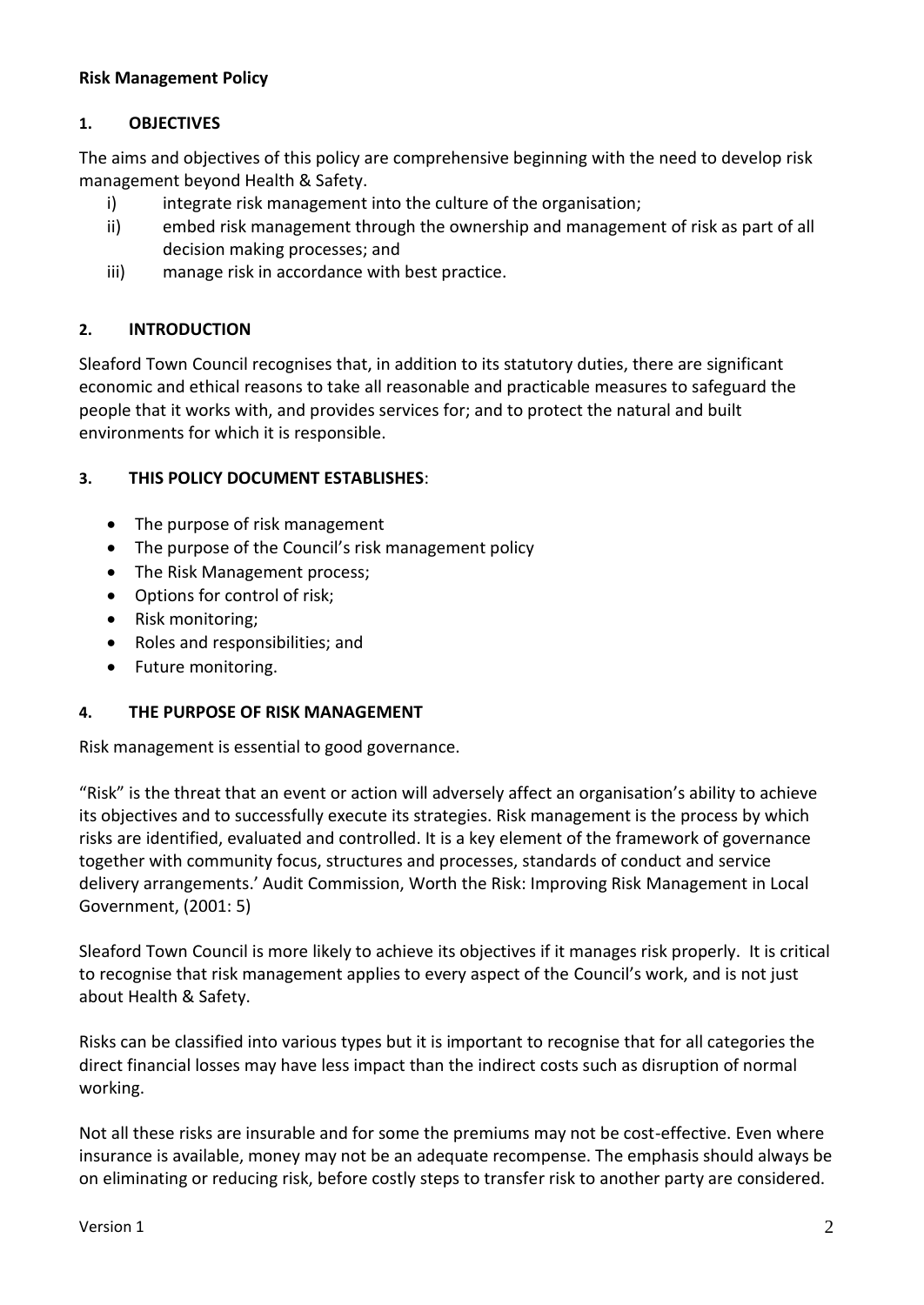Risk is not restricted to potential threats but can be connected with opportunities. Good risk management can facilitate proactive, rather than merely defensive responses. Measures to manage adverse risks are likely to help with managing positive ones.

The examples below are high profile but not exhaustive:

**Health & Safety Risk** – Sleaford Town Council will adhere to the requirements of the Health and Safety at Work Act 1974; the Regulatory Reform (Fire Safety) Order 2005; the Management of Health and Safety at Work Regulations 1999; and other relevant health and safety legislation and codes of practice.

**Strategic Risk** - long-term adverse impacts from poor decision-making or poor implementation. Risks damage to the reputation of the Council, loss of public confidence, and in a worst case scenario Government Intervention.

**Compliance Risk** - failure to comply with legislation, or laid down procedures or the lack of documentation to prove compliance. Risks exposure to prosecution, judicial review, employment tribunals, increased Best Value inspection, inability to enforce contracts.

**Financial Risk** - fraud and corruption, waste, excess demand for services, bad debts. Risk of additional audit investigation, objection to accounts, reduced service delivery, dramatically increased Council tax levels/impact on Council reserves.

**Operating Risk** - failure to deliver services effectively, malfunctioning equipment, hazards to service users, the general public or staff, damage to property. Risk of insurance claims, higher insurance premiums, lengthy recovery processes.

# **5. THE PURPOSE OF THE COUNCIL'S RISK MANAGEMENT POLICY**

Risk management will strengthen the ability of the Sleaford Town Council to achieve its objectives and enhance the value of services provided. Risk management will help to ensure that all Councillors and employees at Sleaford Town Council have an understanding of 'risk' and that the Council adopts a uniform approach to identifying and prioritising risks. This should in turn lead to conscious choices as to the most appropriate method of dealing with each risk, be it elimination, reduction, transfer or acceptance. Strategic risk management is also an integral part of the Best Value process and as such is an important element in demonstrating continuous service improvement. There is an Audit requirement under the Accounts and Audit Regulations 2003 (SI 2003/533) as amended to establish and maintain a systematic strategy, framework and process for managing risk.

Whilst it is acknowledged that risk cannot be totally eliminated it is accepted that much can be done to reduce the extent of injury, damage and financial loss. Therefore, Sleaford Town Council is committed to identifying, reducing or eliminating the risks to both people and the natural and built environments.

The Council will carry insurance in such amounts and in respect of such perils as will provide protection against significant losses, where insurance is required by law or contract and in other circumstances where risks are insurable and premiums cost effective.

The Council will seek to embed effective risk management into its culture, processes and structure to ensure that opportunities are maximised. The Council will seek to encourage staff to identify, assess and manage risks.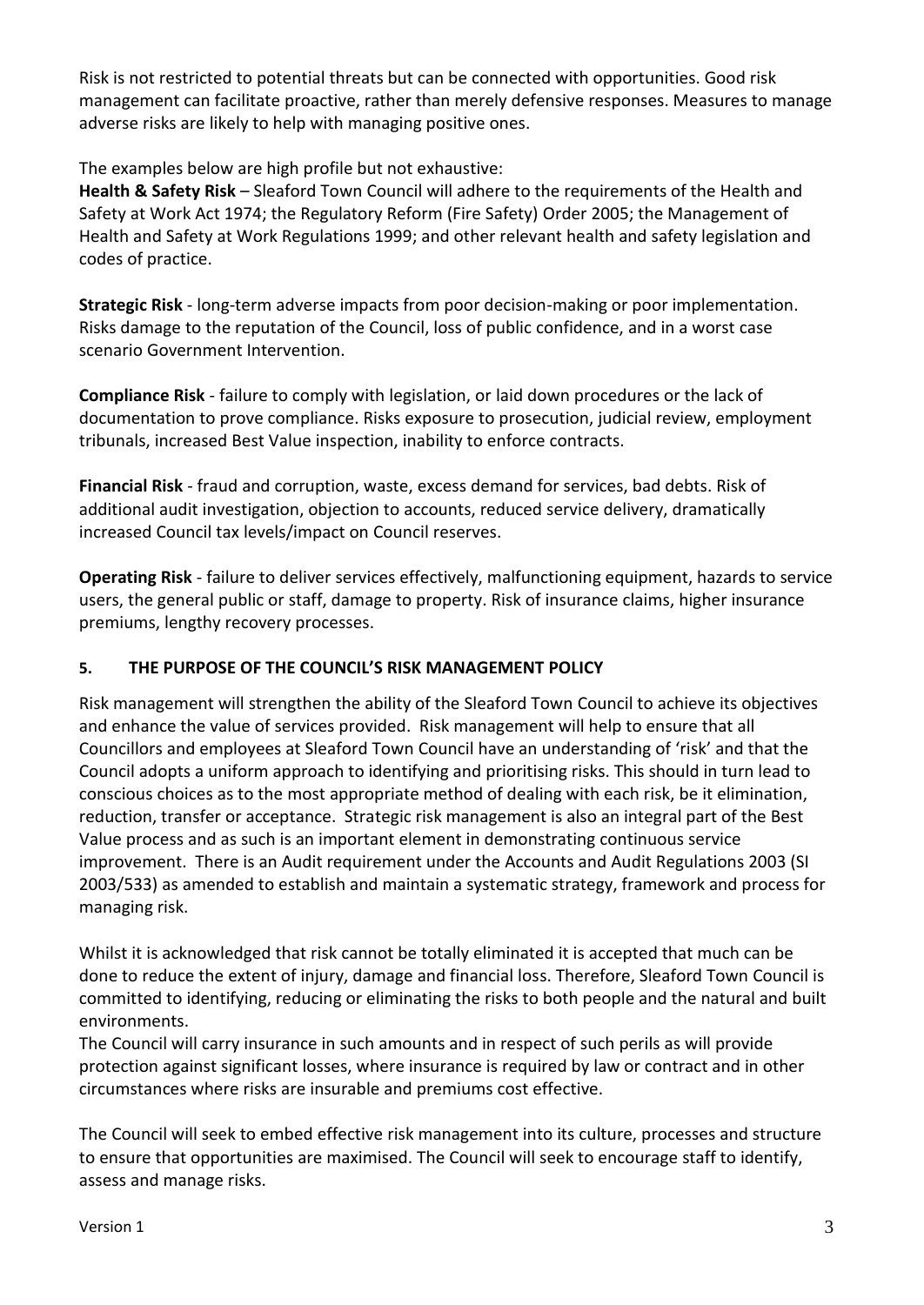#### **6. THE RISK MANAGEMENT PROCESS**

Implementing the Policy involves identifying, analysing/prioritising, managing and monitoring risks. **Risk Identification** – Identifying and understanding the hazards and risks facing the Council is crucial if informed decisions are to be made about policies or service delivery methods. The risks associated with these decisions can then be effectively managed.

**Risk Analysis** – Once risks have been identified they need to be systematically and accurately assessed using proven techniques. Analysis should make full use of any available data on the potential frequency of events and their consequences. If a risk is seen to be unacceptable, then steps need to be taken to control it or respond to it.

**Risk Prioritisation** - An assessment should be undertaken of the impact and likelihood of risks occurring, with impact and likelihood being scored Low, Medium, or High. High scoring risks will be subject to detailed consideration and the preparation of a contingency/action plan to appropriately control the risk.

**Risk Control** – Risk control is the process of taking action to minimise the likelihood of the risk event occurring and/or reducing the severity of the consequences should it occur. Typically, risk control requires the identification and implementation of revised operating procedures, but in exceptional cases more drastic action may be required to reduce the risk to an acceptable level.

# **7. OPTIONS FOR CONTROL OF RISKS**

**Elimination** – the circumstances from which the risk arises are ceased so that the risk no longer exists.

**Reduction** – loss control measures are implemented to reduce the impact/ likelihood of the risk occurring.

**Transfer** – the financial impact is passed to others e.g. by revising contractual Terms. Sharing the risk with another party. Insuring against some or all of the risk to mitigate financial impact.

**Acceptance** – documenting a conscious decision after assessment of areas where the Council accepts or tolerates risk a particular risk.

# **8. RISK MONITORING**

The risk management process does not finish with putting any risk control procedures in place. Their effectiveness in controlling risk must be monitored and reviewed. It is also important to assess whether the nature of any risk has changed over time.

The information generated from applying the risk management process will help to ensure that risks can be avoided or minimised in the future. It will also inform judgments on the nature and extent of insurance cover and the balance to be reached between self-insurance and external protection.

Initial Identification of risks will be by individual staff members, discussing risks with the Acting Town Clerk and compiling a list of the risks in their service area(s). This will be followed up by brainstorming at staff meetings, supervisory sessions or in the general course of the work.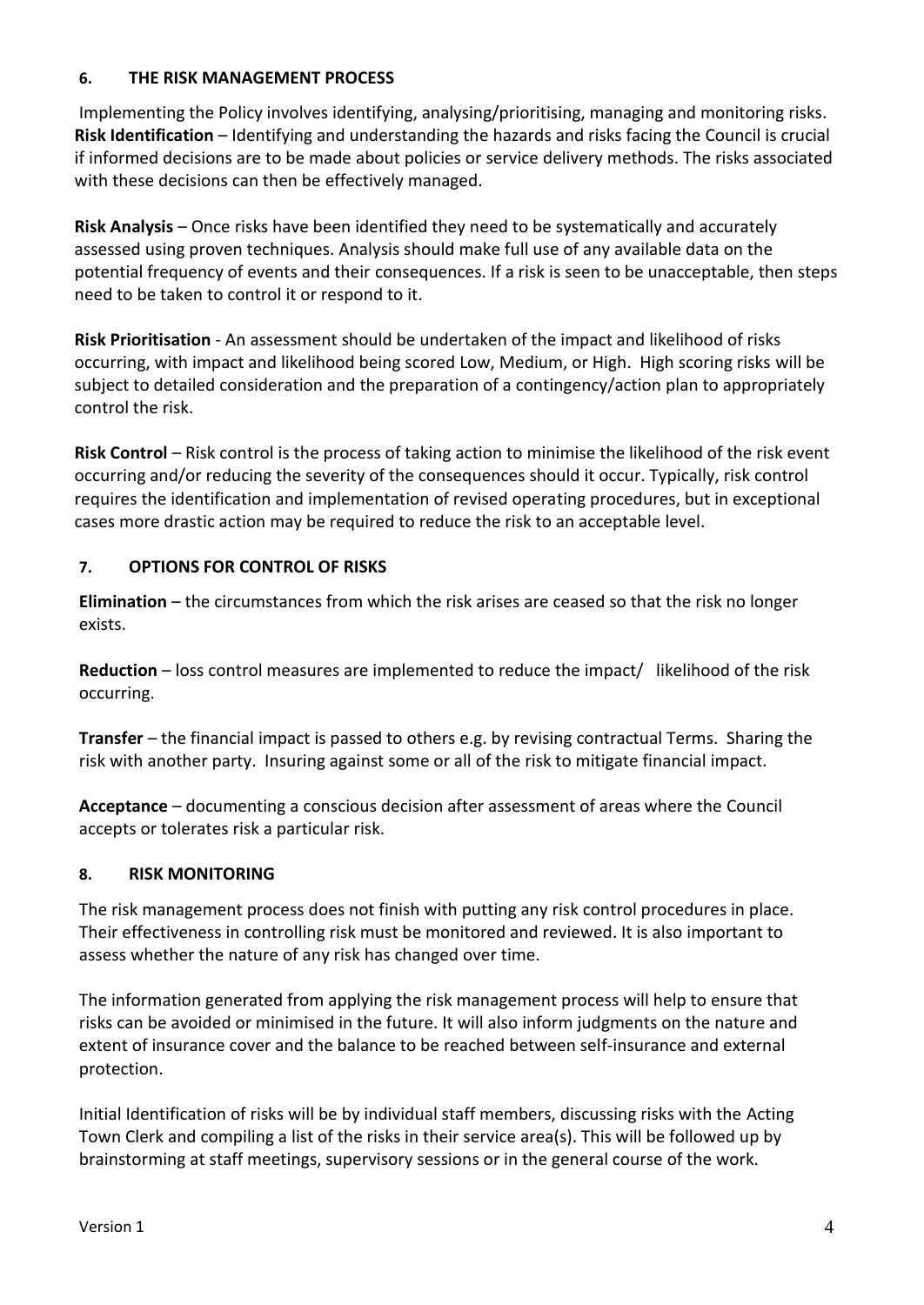**Best Value** – the requirements of Best Value mean that risk management has become more important than ever, as Best Value presents a significant opportunity for the Council to reassess what it does and how. The Council takes into account minimising risk in the way that it operates as part of a commitment to quality and continuous service improvement.

**Projects and Service Changes** – The Acting Town Clerk in recommending projects or service changes will ensure that risks are identified and the measures to eliminate or control risks are documented in agenda reports/briefing papers to be considered by the Town Council.

**Partnership Working** – the Town Council hopes to enter into an increasing number of partnerships with organisations from the public, private, voluntary and community sectors. Some of these organisations may not have the same sensitivities to the risks that the Council sees as important. Part of the process of setting up future partnerships will be to ensure that all relevant risks are identified and that appropriate control mechanisms are built into the management arrangements for the partnership.

# **9. ROLES AND RESPONSIBILITIES**

It is important that risk management becomes embedded into the everyday culture and performance management process of Sleaford Town Council. The roles and responsibilities set out below, are designed to ensure that risk is managed effectively across the Council and its operations, and responsibility for risk is located in the right place. Those who best know the risks to a particular service are those responsible for it. The process must be driven from the top but must also involve staff throughout the Council.

**Elected Members** – risk management is seen as a key part of the Elected Member's stewardship role and there is an expectation that Elected Members will lead and monitor risk management.

# This will include:

**Each member of staff** - will act as the risk champion for their service area, assisting with identifying all risks in their area. S/He will manage risk effectively in all service areas or projects and report how threats and risks have been managed to the Acting Town Clerk. This includes identifying, analysing, prioritising, monitoring and reporting on service risks and any control actions taken.

**Acting Town Clerk** – will act as the Lead Officer on Risk Management, overseeing the implementation of the detail of the Risk Management Policy and its strategies. The Acting Town Clerk will:

- Provide advice as to the legality of policy and service delivery choices.
- Provide advice on the implications of potential service actions for the Council's corporate aims, objectives and Best Value targets.
- Update Council and service areas on the implications of new or revised legislation. Assist in handling any litigation claims.
- Provide advice on any human resource issues relating to strategic policy options or the risks associated with operational decisions and assist in handling cases of work related illness or injury.
- Advise on any health and safety implications of the chosen or proposed arrangements for service delivery.
- Report progress to Council.
- Ensure that Risk Management is an integral part of any service review process.
- Ensure that recommendations for risk control are detailed in service review reports.